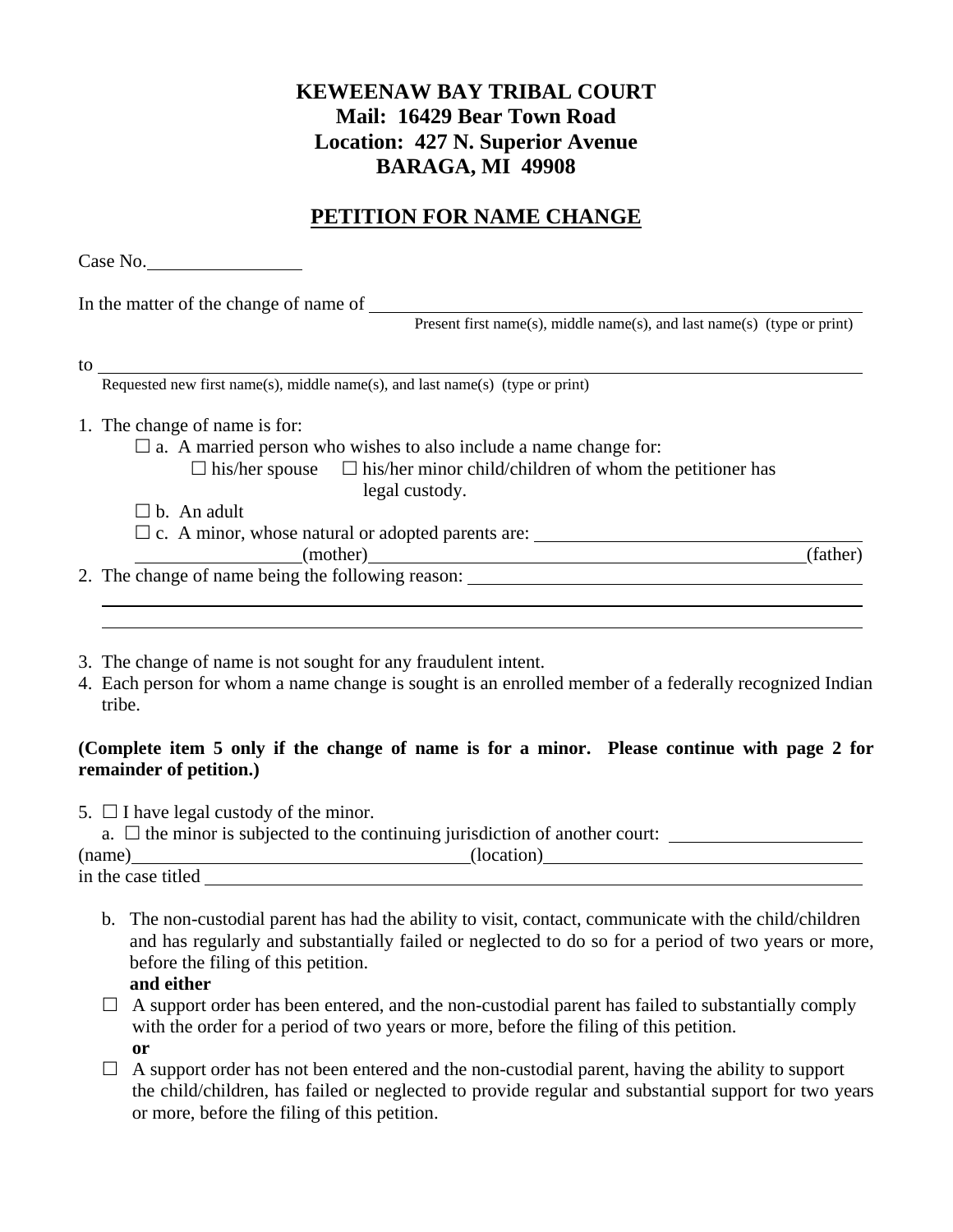c. The last known address of the non-custodial parent is:

l

6. I request the following name change(s): (state first name, middle name, and last name)

| <u> The Communication of the Communication</u> | <b>FROM</b> | <u> 1980 - Andrea Andrew Maria (h. 1980).</u> | $TO$ and $Q$ and $Q$ and $Q$ and $Q$ and $Q$ and $Q$ and $Q$ and $Q$ and $Q$ and $Q$ and $Q$ and $Q$ and $Q$ and $Q$ and $Q$ and $Q$ and $Q$ and $Q$ and $Q$ and $Q$ and $Q$ and $Q$ and $Q$ and $Q$ and $Q$ and $Q$ and $Q$ a |
|------------------------------------------------|-------------|-----------------------------------------------|--------------------------------------------------------------------------------------------------------------------------------------------------------------------------------------------------------------------------------|
|                                                |             |                                               |                                                                                                                                                                                                                                |
|                                                | Spouse      |                                               |                                                                                                                                                                                                                                |
|                                                |             |                                               |                                                                                                                                                                                                                                |
|                                                |             |                                               |                                                                                                                                                                                                                                |
|                                                |             |                                               |                                                                                                                                                                                                                                |
| Minor child                                    |             |                                               |                                                                                                                                                                                                                                |

I declare that this petition has been examined by me and that its contents are true to the best of my information, knowledge, and belief.

| Date                        | Date                        |
|-----------------------------|-----------------------------|
| <b>Petitioner Signature</b> | <b>Petitioner Signature</b> |
| Name                        | Name                        |
| Address                     | Address                     |
| City, State and Zip Code    | City, State and Zip Code    |
| Telephone Number            | Telephone Number            |

 $\Box$  7. I am the spouse of the petitioner and consent to the granting of this petition to change my name.

| $\sim$<br>×<br>٠<br>۰. |
|------------------------|
|------------------------|

l

Spouse's Signature

 $\Box$  8. I am a minor and consent to the granting of this petition to change my name.

| Date |  |
|------|--|
|      |  |
|      |  |

l

l

Date Minor's Signature

Date Minor's Signature  $\overline{a}$ 

Minor's Signature

Date Minor's Signature